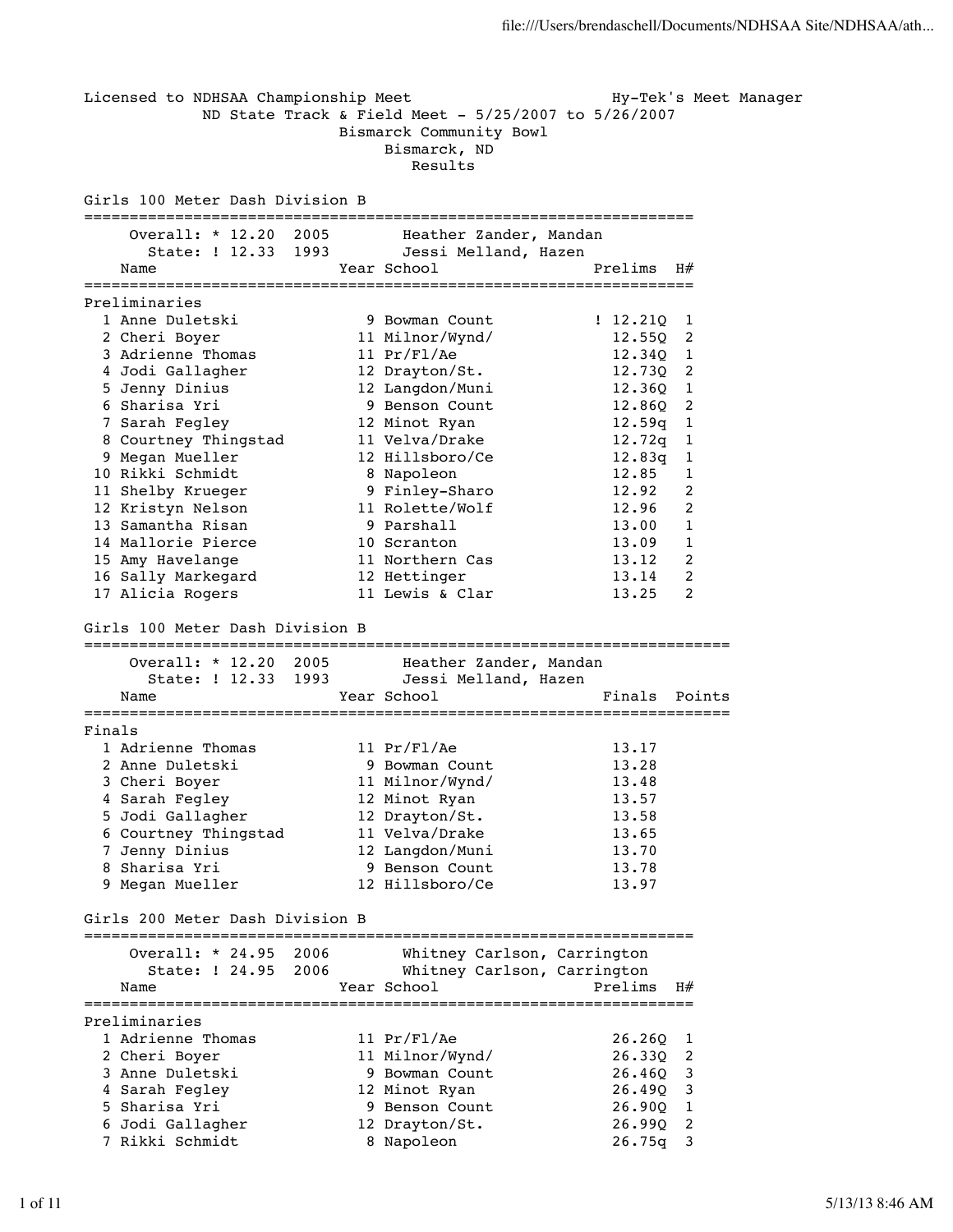|        | 8 Kristen Killoran                      |  | 11 Maple Valley             | 26.83q   | 3              |
|--------|-----------------------------------------|--|-----------------------------|----------|----------------|
|        | 9 Chelsea Pierce                        |  | 12 Scranton                 | 26.95q   | 1              |
|        | 10 Jenny Dinius                         |  | 12 Langdon/Muni             | 27.02    | 3              |
|        | 11 Jenna Olson                          |  | 10 Bowman Count             | 27.23    | 1              |
|        | 12 KaDee Melby                          |  | 12 Wells County             | 27.48    | 2              |
|        | 13 Ashley Berg                          |  | 10 Lisbon                   | 27.49    | $\overline{2}$ |
|        | 14 Shaunessy Dauwalder                  |  | 7 Stanley/Powe              | 27.50    | 1              |
|        | 15 Amy Havelange                        |  | 11 Northern Cas             | 27.58    | 1              |
|        | 16 Beth Jochim                          |  | 9 Griggs Co Ce              | 27.81    | 1              |
|        |                                         |  |                             | 27.83    | 2              |
|        | 17 Shelby Krueger<br>18 Samantha Schell |  | 9 Finley-Sharo              |          |                |
|        |                                         |  | 8 Washburn/Wil              | 27.84    | 3              |
|        | 19 Emily Paul                           |  | 8 Rugby                     | 28.04    | 2              |
|        | 20 Kara Johnsrud                        |  | 10 Watford City             | 28.27    | 2              |
|        | 21 Kelsey Bryantt                       |  | 11 Des Lacs-Bur             | 28.32    | 3              |
|        | Girls 200 Meter Dash Division B         |  |                             |          |                |
|        | Overall: * 24.95 2006                   |  | Whitney Carlson, Carrington |          |                |
|        | State: ! 24.95 2006                     |  | Whitney Carlson, Carrington |          |                |
|        | Name                                    |  | Year School                 | Finals   | Points         |
|        |                                         |  |                             |          |                |
| Finals |                                         |  |                             |          |                |
|        | 1 Adrienne Thomas                       |  | 11 $Pr/F1/Re$               | 26.86    |                |
|        | 2 Cheri Boyer                           |  | 11 Milnor/Wynd/             | 27.09    |                |
|        | 3 Kristen Killoran                      |  | 11 Maple Valley             | 27.39    |                |
|        | 4 Sarah Fegley                          |  | 12 Minot Ryan               | 27.42    |                |
|        | 5 Anne Duletski                         |  | 9 Bowman Count              | 27.79    |                |
|        | 6 Sharisa Yri                           |  | 9 Benson Count              | 27.83    |                |
|        | 7 Jodi Gallagher                        |  | 12 Drayton/St.              | 27.91    |                |
|        | 8 Rikki Schmidt                         |  | 8 Napoleon                  | 28.16    |                |
|        | 9 Chelsea Pierce                        |  | 12 Scranton                 | 28.55    |                |
|        |                                         |  |                             |          |                |
|        | Girls 400 Meter Dash Division B         |  |                             |          |                |
|        | Overall: * 56.32 2002                   |  | DaNae Carlson, Minot        |          |                |
|        | State: ! 56.58 1999                     |  | Kinsey Coles, Hillsboro     |          |                |
|        | Name                                    |  | Year School                 | Prelims  | H#             |
|        |                                         |  |                             |          |                |
|        | Preliminaries                           |  |                             |          |                |
|        | 1 Kirsten Welk                          |  | 11 Rugby                    | 1:00.20Q | 1              |
|        | 2 Bobbi Grann                           |  | 10 Benson Count             | 1:01.74Q | 3              |
|        | 3 Sarah Holle                           |  | 12 New Salem                | 1:02.13Q | 2              |
|        | 4 Adrienne Thomas                       |  | 11 Pr/Fl/Ae                 | 1:00.48Q | 1              |
|        | 5 Abby Nasset                           |  | 11 Bowman Count             | 1:02.16Q | 2              |
|        | 6 Kiley Coles                           |  | 11 Hillsboro/Ce             | 1:02.73Q | 3              |
|        | 7 Shaunessy Dauwalder                   |  | 7 Stanley/Powe              | 1:01.75q | 1              |
|        | 8 Cheri Boyer                           |  | 11 Milnor/Wynd/             |          | 1              |
|        | 9 Katie Zent                            |  | 11 Richardton-T             | 1:01.77q |                |
|        |                                         |  |                             | 1:02.48q | 2              |
|        | 10 Jordyn Bender                        |  | 10 Dickinson Tr             | 1:02.50  | 1              |
|        | 11 Maddi Lamb                           |  | 10 Nelson Count             | 1:02.68  | 1              |
|        | 12 Molly Hanwell                        |  | 12 Hazen                    | 1:02.79  | 3              |
|        | 13 Chelsea Pierce                       |  | 12 Scranton                 | 1:03.22  | 3              |
|        | 14 Britney Bachmeier                    |  | 12 Harvey                   | 1:03.67  | 3              |
|        | 15 Brandi Lorz                          |  | 11 North Border             | 1:04.14  | $\overline{c}$ |
|        | 16 Carolyne Kukla                       |  | 12 Killdeer                 | 1:04.33  | 2              |
|        | 17 July Erfle                           |  | 9 Wells County              | 1:04.70  | $\mathbf{1}$   |
|        | 18 JoAnna Workin                        |  | 12 Finley-Sharo             | 1:05.14  | 3              |
|        | 19 Kara Johnsrud                        |  | 10 Watford City             | 1:05.21  | 2              |
|        | 20 Rikki Schmidt                        |  | 8 Napoleon                  | 1:05.93  | 2              |
|        |                                         |  |                             |          |                |
|        |                                         |  |                             |          |                |

Girls 400 Meter Dash Division B

=======================================================================

Overall: \* 56.32 2002 DaNae Carlson, Minot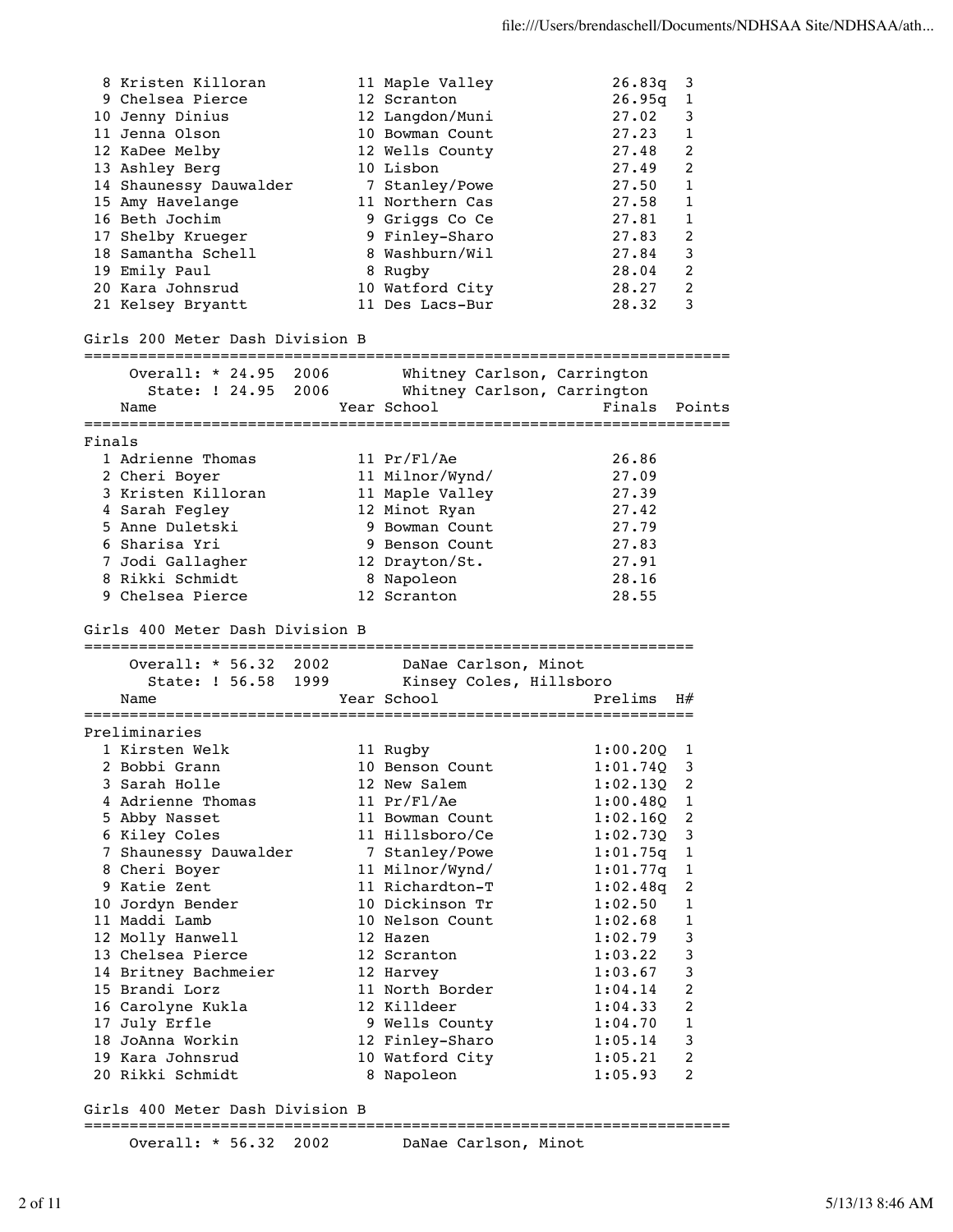State: ! 56.58 1999 Kinsey Coles, Hillsboro Name **Year School** Pinals Points ======================================================================= Finals 1 Adrienne Thomas 11 Pr/Fl/Ae 59.53 2 Sarah Holle 12 New Salem 59.88 3 Bobbi Grann 10 Benson Count 1:00.78 4 Katie Zent 11 Richardton-T 1:00.85 5 Cheri Boyer 11 Milnor/Wynd/ 1:01.36 6 Kiley Coles 11 Hillsboro/Ce 1:01.44 7 Kirsten Welk 11 Rugby 1:01.46 8 Abby Nasset 11 Bowman Count 1:01.64 9 Shaunessy Dauwalder 7 Stanley/Powe 1:02.20 Girls 800 Meter Run Division B ======================================================================= Overall: \* 2:12.92 1998 Amanda Dietrich, Mandan State: ! 2:13.46 2005 Christine Bruins, Watford City Name **Year School** Points Points Points Points Points Points Points Points Points Points Points Points Points Points Points Points Points Points Points Points Points Points Points Points Points Points Points Points Points ======================================================================= 1 Lindsay Anderson 11 Benson Count 2:18.08 2 Bobbi Grann 10 Benson Count 2:19.44 3 Kiley Coles 11 Hillsboro/Ce 2:21.07 4 Carolyne Kukla 12 Killdeer 2:22.19 5 Jessica Schanilec 11 Minto/Midway 2:24.69 6 Sibee Jokela 9 Watford City 2:25.30 7 Lauren Dietrich 12 Langdon/Muni 2:25.86 8 Rachel Brown 10 Minot Ryan 2:26.00 9 Jacklyn Mitchell 12 Finley-Sharo 2:26.18 10 Morgan Abel 9 Minot Ryan 2:28.29 11 McKayla Artz 9 Westhope/New 2:30.57 12 Tricia Grimm 12 Hazen 2:30.92 13 Tenielle Klubben 11 Griggs Co Ce 2:31.61 14 Ashley Freeberg 10 Richland 2:32.14 15 Hannah Hellekson 11 Shiloh Chris 2:32.52 16 Katrece Thompson 11 Benson Count 2:33.31 17 Terese Boeder 10 Central Cass 2:33.92 18 Stephanie Deutsch 9 Watford City 2:34.80 19 Shanice Lambert 9 New Town 2:37.58 Girls 1600 Meter Run Division B ======================================================================= Overall: \* 4:44.44 1993 Becki Wells, Dickinson State: ! 4:56.96 2005 Lindsay Anderson, Benson Count Name Year School Finals Points ======================================================================= 1 Lindsay Anderson 11 Benson Count 5:06.80 2 Kiley Coles 11 Hillsboro/Ce 5:19.44 3 Katrece Thompson 11 Benson Count 5:22.51 4 Nicole Woinarowicz 10 Grafton 5:24.36 5 Sibee Jokela 9 Watford City 5:28.92 6 Tenielle Klubben 11 Griggs Co Ce 5:29.41 7 Rachel Brown 10 Minot Ryan 5:29.42 8 Carolyne Kukla 12 Killdeer 5:30.79 9 Taylor Braunberger 11 Dickinson Tr 5:31.48 10 Kristen Neumiller 12 Carrington 5:32.42 11 Maggie Moen 9 Finley-Sharo 5:35.89 12 Tiffany Jaeger 9 Washburn/Wil 5:35.91 13 Samantha Heier 9 Williams Cou 5:36.17 14 Shanice Lambert 9 New Town 5:40.86 15 Terese Boeder 10 Central Cass 5:41.81 16 Stephanie Deutsch 9 Watford City 5:44.75 17 Paige Thompson 12 Finley-Sharo 5:46.80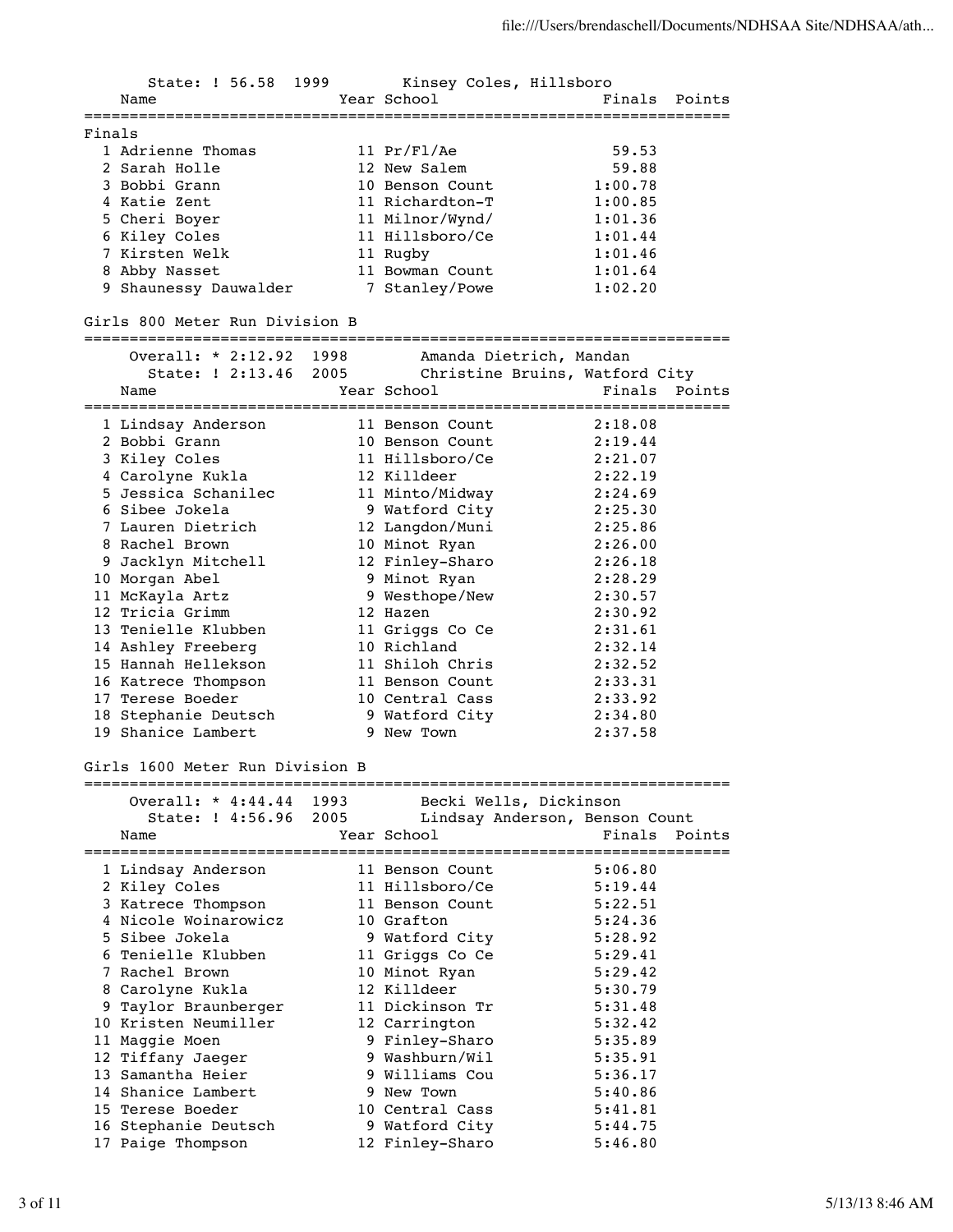18 Molly Wold 11 Watford City 5:50.45 19 Lauren Casperson 9 Richland 5:52.56 20 Jessica Schanilec 11 Minto/Midway 5:55.09 21 Bianca Lamb 12 Bottineau 5:56.23 22 Tara Ness 11 Kindred 6:05.59 23 Jennifer Binstock 11 Central McLe 6:09.28 Girls 3200 Meter Run Division B ======================================================================= Overall: \* 10:36.95 2004 Krista Anderson, Benson County State: ! 10:36.95 2004 Krista Anderson, Benson Count Name **Year School** Points Points Points Points Points Points Points Points Points Points Points Points Points Points Points Points Points Points Points Points Points Points Points Points Points Points Points Points Points ======================================================================= 1 Lindsay Anderson 11 Benson Count 11:07.01 2 Nicole Woinarowicz 10 Grafton 11:20.77 3 Kiley Coles 11 Hillsboro/Ce 11:23.00 4 Katrece Thompson 11 Benson Count 11:44.12 5 Maggie Moen 9 Finley-Sharo 11:53.24 6 Taylor Braunberger 11 Dickinson Tr 11:55.52 7 Kristen Neumiller 12 Carrington 11:55.60 8 Ashley Lopez 11 Grafton 11:57.26 9 Rachel Brown 10 Minot Ryan 12:09.21 10 Shanice Lambert 9 New Town 12:10.23 11 Bianca Lamb 12 Bottineau 12:16.88 12 Katie Grunefelder 11 Napoleon 12:21.44 13 Jayli Fimbres 9 New Town 12:23.98 14 Lauren Casperson 9 Richland 12:25.38 15 Laura Lies 9 New Rockford 12:29.75 16 Tiffany Jaeger 9 Washburn/Wil 12:30.54 17 Kayla Lemieux 11 Lisbon 12:31.39 18 Chloe Tweten 7 Grafton 12:32.49 19 Hope Baker 10 New Town 12:56.87 20 Jennifer Binstock 11 Central McLe 13:11.57 Girls 100 Meter Hurdles Division B =================================================================== Overall: \* 14.33 2005 Whitney Carlson, Carrington State: ! 14.33 2005 Whitney Carlson, Carrington Name Year School Prelims H# =================================================================== Preliminaries 1 Kristyn Nelson 11 Rolette/Wolf 15.29Q 1 2 Ashley Berg 10 Lisbon 15.64Q 3 3 Maribeth Geiszler 11 Bottineau 16.00Q 2 4 Dakota Anderson 11 Velva/Drake 16.01Q 2 5 Breanna Messer 10 Dickinson Tr 16.07Q 3 6 Abby Bratlien 12 Williams Cou 16.09Q 1 7 Allison Opp 9 Hazen 16.02q 2 8 Jessie Schwanke 11 Benson Count 16.36q 3 9 Kayla Scheid 12 Hazen 16.45q 2 10 Shelbi Schneider 11 Beulah 16.57 1 11 Ashley Salwey 10 Rugby 16.83 3 11 Sara Gullickson 11 Barnes Co No 16.83 1 13 Adrian Liesener 10 Williams Cou 16.98 2 14 Sam Lako 9 Northern Cas 17.04 1 15 Logan Dick 10 Langdon/Muni 17.09 1 16 Traci Christensen 11 Wishek 17.20 1 17 Hannah Aasen 12 May-Port CG 17.67 3 18 Alyssa Hurtt 10 Drayton/St. 17.69 3 -- Sara Opp 10 Carrington 2 DQ 2

Girls 100 Meter Hurdles Division B

=======================================================================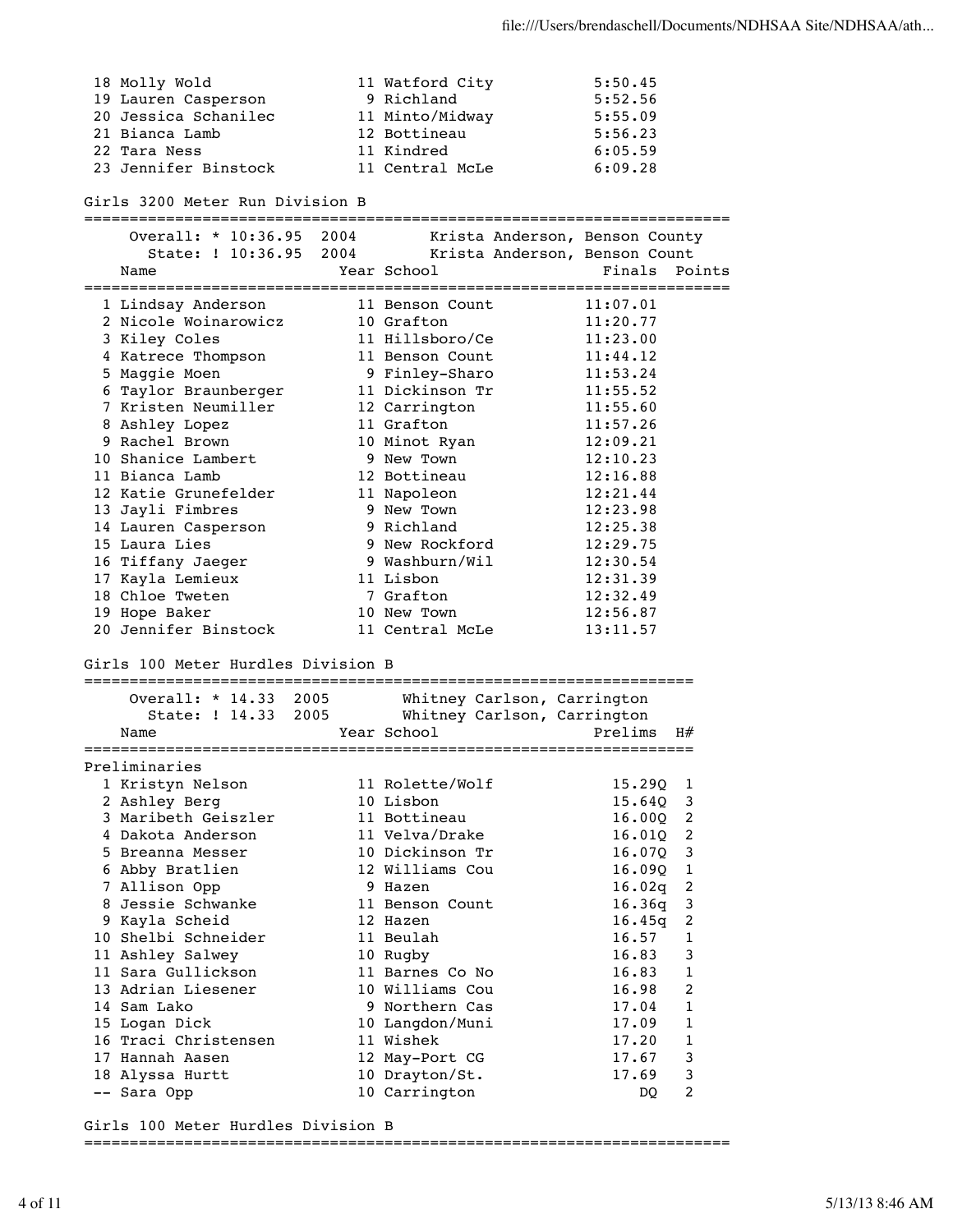Overall: \* 14.33 2005 Whitney Carlson, Carrington State: ! 14.33 2005 Whitney Carlson, Carrington Name The Year School Team Points Points Points ======================================================================= Finals 1 Ashley Berg 10 Lisbon 16.50 2 Kristyn Nelson 11 Rolette/Wolf 16.54 3 Abby Bratlien 12 Williams Cou 16.56 4 Allison Opp 9 Hazen 16.81 5 Kayla Scheid 12 Hazen 16.87 6 Breanna Messer 10 Dickinson Tr 16.90 7 Jessie Schwanke 11 Benson Count 17.28 8 Maribeth Geiszler 11 Bottineau 17.38 9 Dakota Anderson 11 Velva/Drake 17.38 Girls 300 Meter Hurdles Division B =================================================================== Overall: \* 42.26 2006 Whitney Carlson, Carrington State: ! 42.26 2006 Whitney Carlson, Carrington Name Year School Prelims H# =================================================================== Preliminaries 1 Kristen Killoran 11 Maple Valley 46.79Q 2 2 Chelsea Pierce 12 Scranton 46.82Q 3 3 Allison Opp 9 Hazen 48.04Q 1 4 Ashley Berg 10 Lisbon 47.52Q 3 5 Bobbi Grann 10 Benson Count 47.66Q 2 6 Ashley Salwey 10 Rugby 48.11Q 1 7 Alesha Graber 11 Rolette/Wolf 48.03q 2 7 Jessie Schwanke 11 Benson Count 48.03q 3 9 Kristyn Nelson 11 Rolette/Wolf 48.06q 3 10 Ali Morland 11 Bowman Count 48.32 1 11 Logyn Bloms 8 Lewis & Clar 48.34 2 12 Breaunna Oakland 8 Hazen 48.38 2 13 Dakota Anderson 11 Velva/Drake 48.62 1 14 Kara Johnsrud 10 Watford City 49.05 3 15 Abby Sprunk 10 Central Cass 51.10 3 16 Megan Girodat 10 Kindred 52.22 1 17 Sydney Larson 8 Pr/Fl/Ae 52.39 2 18 Jodi Gallagher 12 Drayton/St. 52.71 1 19 Samantha Heier 9 Williams Cou 54.53 1 20 Traci Christensen 11 Wishek 55.51 2 Girls 300 Meter Hurdles Division B ======================================================================= Overall: \* 42.26 2006 Whitney Carlson, Carrington State: ! 42.26 2006 Whitney Carlson, Carrington Name The Year School Team Points Points ======================================================================= Finals 1 Kristen Killoran 11 Maple Valley 46.20 2 Bobbi Grann 10 Benson Count 47.06 3 Chelsea Pierce 12 Scranton 47.13 4 Ashley Berg 10 Lisbon 48.19 5 Jessie Schwanke 11 Benson Count 48.29 6 Ashley Salwey 10 Rugby 48.57 7 Kristyn Nelson 11 Rolette/Wolf 49.11 8 Allison Opp 9 Hazen 49.73 9 Alesha Graber 11 Rolette/Wolf 50.47 Girls 4x100 Meter Relay Division B ===================================================================

Overall: \* 48.88 2003 , Mandan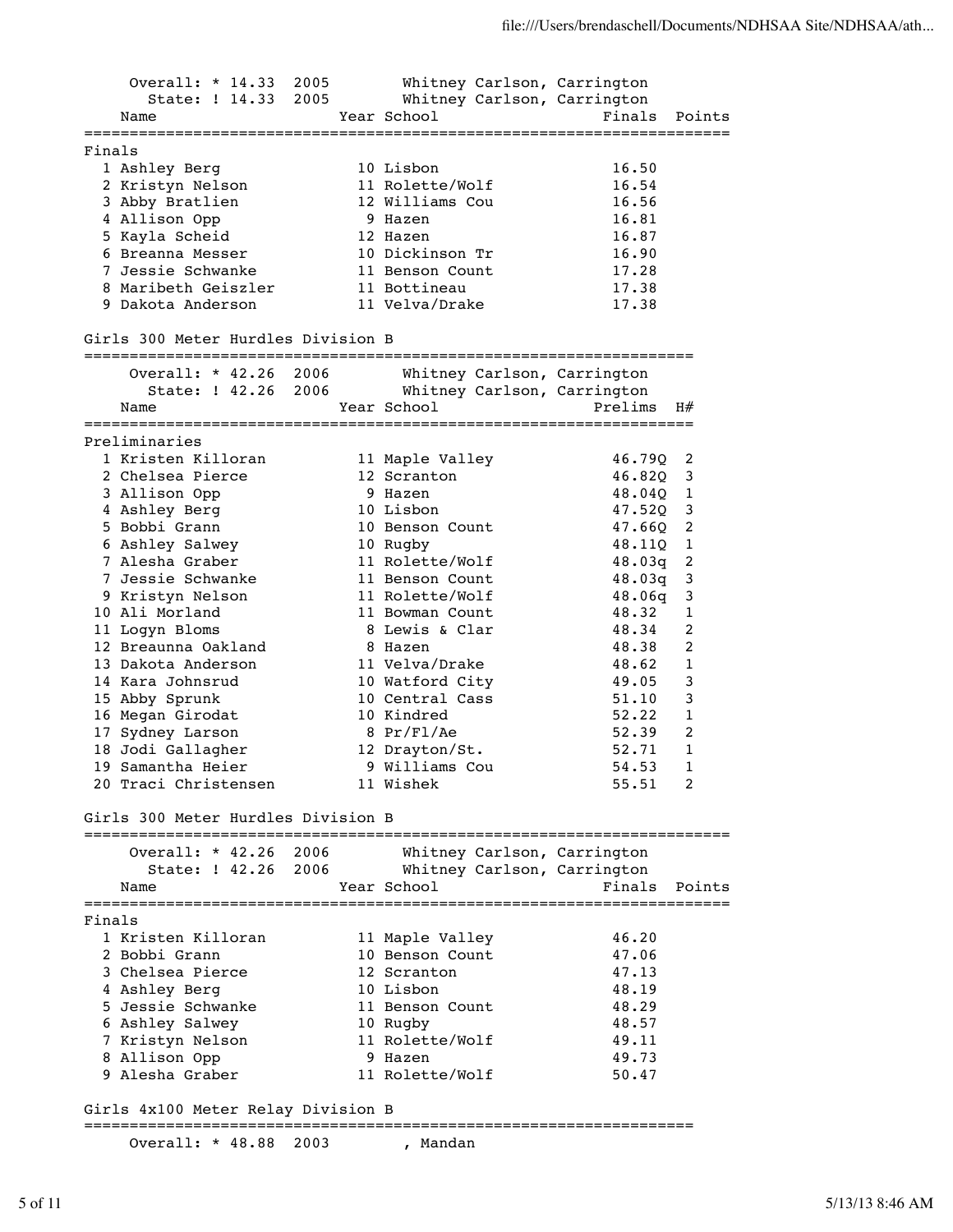A. Streyle, H. Zander, J. Bachmeier, B. Wehri State: ! 50.01 2004 Carrington, Carrington A. Friezen, K. Kurtz, A. Friezen, N. Thompson School **Prelims** H# =================================================================== Preliminaries 1 Rugby 'A' 51.89Q 1 2 Velva/Drake 'A' 52.19Q 2 3 Bowman County 'A' 52.46Q 3 4 New Salem 'A' 5 Langdon/Munich 'A' 52.51Q 3 6 Benson County 'A' 52.87Q 2 7 Hazen 'A' 52.35q 1 8 Bottineau 'A' 52.53q 3 9 Finley-Sharon/Hope-Page 'A' 52.93q 1 10 Rolette/Wolford 'A' 52.94 3 11 Dickinson Trinity 'A' 53.14 2 12 Steele-Dawson/Wing-Tuttle-Pett 'A' 53.24 1 13 Washburn/Wilton 'A' 53.27 2 14 Northern Cass 'A' 53.33 2 15 Wells County 'A' 53.34 2 16 Lewis & Clark 'A' 53.46 2 17 Barnes Co North 'A' 53.54 1 18 Beulah 'A' 53.67 2 19 Milnor/Wynd/Lidg 'A' 53.89 1 20 Lisbon 'A' 53.92 3 21 Minot Bishop Ryan 'A' 54.18 3 22 Harvey 'A' 54.34 3 23 Hatton/Northwood 'A' 54.52 2 24 Larimore 'A' 54.75 1 25 Pr/Fl/Ae 'A' 55.86 1 26 Watford City 'A' 56.07 3 Girls 4x100 Meter Relay Division B ======================================================================= Overall: \* 48.88 2003 , Mandan A. Streyle, H. Zander, J. Bachmeier, B. Wehri State: ! 50.01 2004 Carrington, Carrington A. Friezen, K. Kurtz, A. Friezen, N. Thompson School **Finals** Points **Points** ======================================================================= Finals 1 Velva/Drake 'A' 51.16 2 Rugby 'A' 51.35 3 Langdon/Munich 'A' 51.75 4 Benson County 'A' 51.83 5 Bowman County 'A' 51.84 6 New Salem 'A' 51.90 7 Hazen 'A' 52.12 8 Finley-Sharon/Hope-Page 'A' 52.27 9 Bottineau 'A' 52.48 Girls 4x200 Meter Relay Division B =================================================================== Overall: \* 1:43.41 2006 Milnor/Wynd/Lidg, Milnor/Wynd/ Lidg C Boyer, J Ellefson, T Mauch, K Stark State: ! 1:43.41 2006 Milnor/Wynd/Lidg, Milnor/Wynd/ C Boyer, J Ellefson, T Mauch, K Stark School Prelims H $#$ =================================================================== Preliminaries 1 Bowman County 'A' 1:49.45Q 2 2 Bottineau 'A' 1:49.81Q 3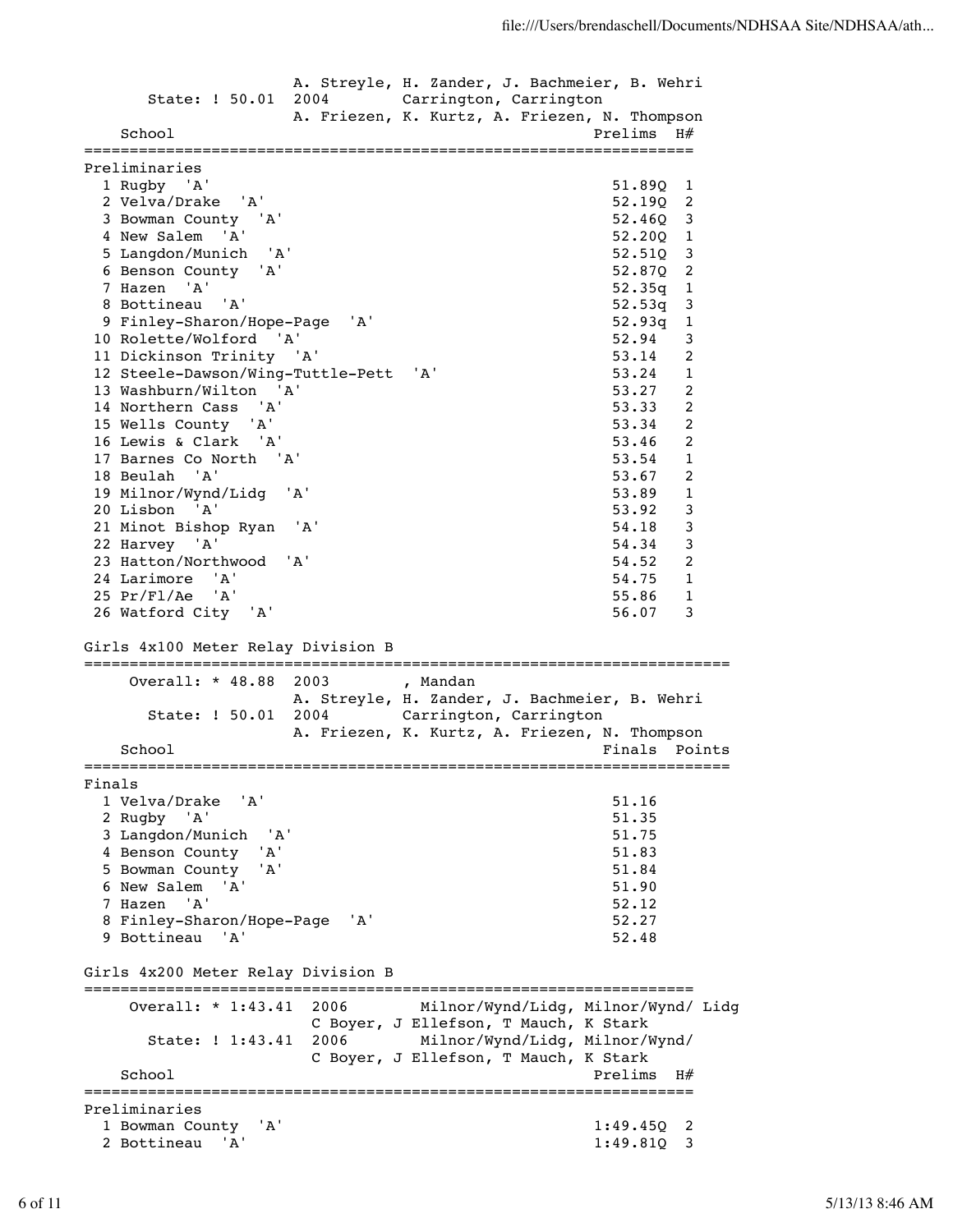```
 3 Velva/Drake 'A' 1:49.91Q 1 
  4 Dickinson Trinity 'A' 1:50.33Q 3 
  5 Hazen 'A' 1:51.11Q 1 
 6 Ellendale 'A'
  7 Rugby 'A' 1:50.79q 3 
  8 Wells County 'A' 1:51.20q 3 
 9 Pr/Fl/Ae 'A' 1:51.48q 1 
 10 Steele-Dawson/Wing-Tuttle-Pett 'A' 1:52.48 1 
 11 Finley-Sharon/Hope-Page 'A' 1:52.63 2 
 12 Langdon/Munich 'A' 1:53.15 1 
 13 Washburn/Wilton 'A' 1:53.20 2 
 14 Rolette/Wolford 'A' 1:54.36 3 
 15 Griggs Co Cent 'A' 1:55.30 2 
 16 Hatton/Northwood 'A' 1:55.62 1 
 17 Stanley/Powers Lake 'A' 1:56.13 2 
 18 Watford City 'A' 1:57.01 1 
 19 Milnor/Wynd/Lidg 'A' 1:57.77 2 
 -- Northern Cass 'A' DQ 3 
Girls 4x200 Meter Relay Division B
=======================================================================
   Overall: * 1:43.41 2006 Milnor/Wynd/Lidg, Milnor/Wynd/ Lidg 
               C Boyer, J Ellefson, T Mauch, K Stark 
     State: ! 1:43.41 2006 Milnor/Wynd/Lidg, Milnor/Wynd/ 
              C Boyer, J Ellefson, T Mauch, K Stark 
  School Finals Points
=======================================================================
Finals
  1 Bowman County 'A' 1:48.01 
  2 Velva/Drake 'A' 1:48.17 
  3 Rugby 'A' 1:48.56 
  4 Dickinson Trinity 'A' 1:49.24 
  5 Hazen 'A' 1:49.58 
  6 Ellendale 'A' 1:50.15 
  7 Pr/Fl/Ae 'A' 1:50.45 
  8 Bottineau 'A' 1:50.48 
  9 Wells County 'A' 1:50.69 
Girls 4x400 Meter Relay Division B
==========================================================================
   Overall: * 4:00.08 2003 , Mandan 
              M Luther, K Streyle, A Taylor, A Streyle 
     State: ! 4:02.50 2002 , Carrington 
              J. Aljets, W. Carlson, S. Klein, a. Friezen 
 School Finals H# Points
==========================================================================
  1 Rugby 'A' 4:09.34 3 
  2 Bowman County 'A' 4:09.44 3 
  3 Harvey 'A' 4:10.13 3 
  4 Dickinson Trinity 'A' 4:11.24 3 
  5 Hazen 'A' 4:11.34 3 
  6 Watford City 'A' 4:14.93 3 
  7 Finley-Sharon/Hope-Page 'A' 4:14.94 2 
  8 Langdon/Munich 'A' 4:16.84 3 
 9 Velva/Drake 'A' 4:17.90 3 
 10 Washburn/Wilton 'A' 4:18.26 2 
 11 Ellendale 'A' 4:19.29 2 
 12 North Border 'A' 4:21.22 2 
 13 Stanley/Powers Lake 'A' 4:21.42 1 
 14 Griggs Co Cent 'A' 4:21.85 2 
 15 Williams County 'A' 4:22.74 1 
 16 Richland 'A' 4:24.70 2 
 17 Oakes 'A' 4:25.30 2
```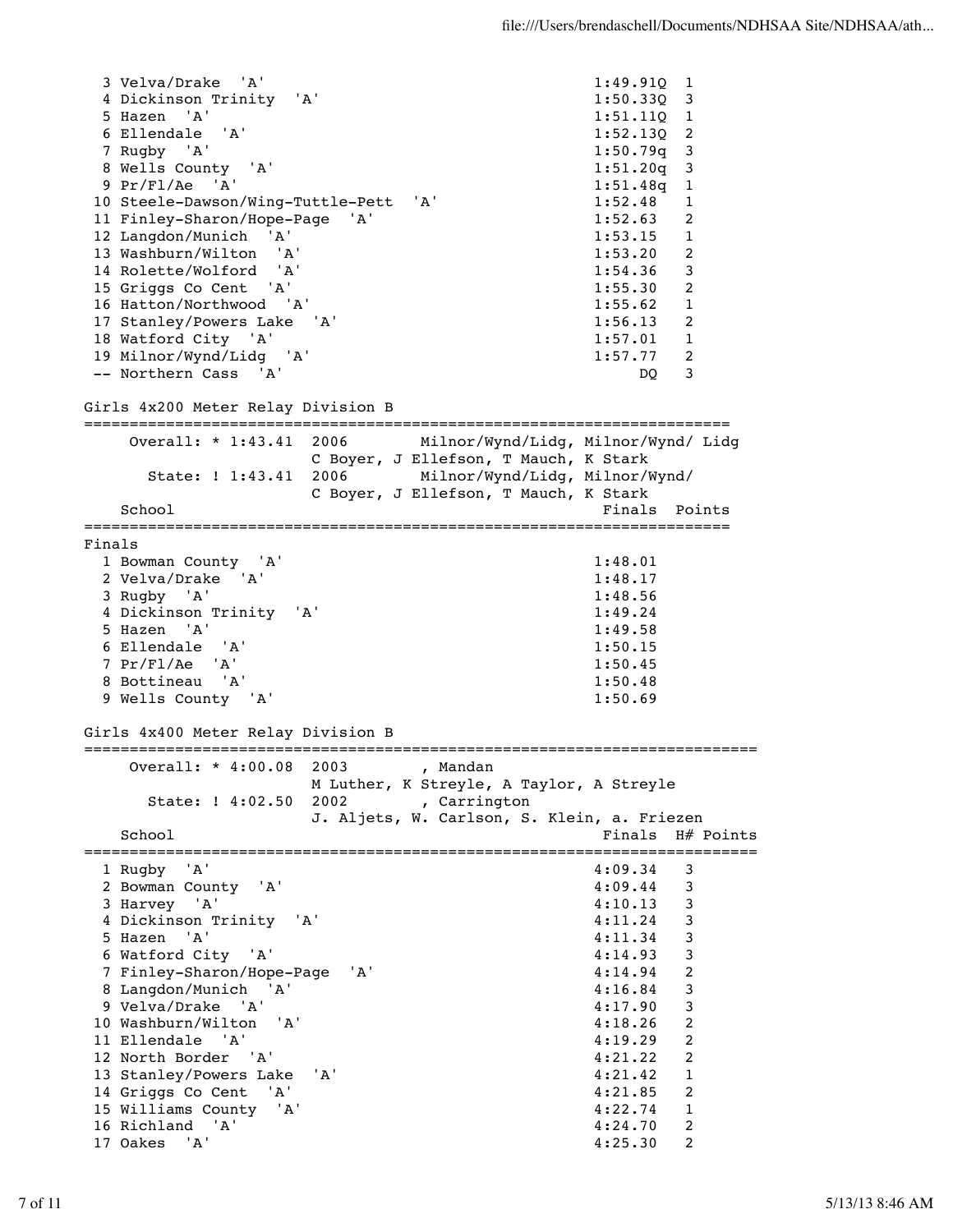18 Pr/Fl/Ae 'A' 4:27.31 3 19 Minot Bishop Ryan 'A' 4:30.32 1 20 Benson County 'A' 4:52.72 2 Girls 4x800 Meter Relay Division B ======================================================================= ---------<br>Overall: \* 9:29.79 1999 , Bismarck Century J. Kindschi, M. Jacobson, Katie Reim, Beth Hoge State: ! 9:37.41 2003 New Town, New Town A Brady, N Wells, N Baker, P Garcia School **Finals** Points ======================================================================= 1 Benson County 'A' 9:48.05 2 Bowman County 'A' 9:59.42 3 Watford City 'A' 10:06.59<br>4 Finley-Sharon/Hope-Page 'A' 10:06.95 4 Finley-Sharon/Hope-Page 'A' 5 Langdon/Munich 'A' 10:07.47 6 Carrington 'A' 10:12.64 7 Griggs Co Cent 'A' 10:17.56 8 New Town 'A' 10:18.82 9 Dickinson Trinity 'A' 10:19.96 10 Richland 'A' 11 Minot Bishop Ryan 'A' 10:26.04 12 Grafton 'A' 10:28.35 13 Beach 'A' 10:33.06 14 Harvey 'A' 10:34.35 15 Edgeley/Kulm 'A' 10:36.62 16 Central Cass 'A' 10:38.13 17 North Border 'A' 10:40.76 18 Velva/Drake 'A' 10:43.05 19 Rugby 'A' 10:43.81 20 Hazen 'A' 10:56.15<br>21 Hillsboro/Central Valley 'A' 11:01.76 21 Hillsboro/Central Valley 'A' 11:01.76 22 Central McLean 'A' 23 North Sarg/Sarg Cent 'A' 11:10.15 24 Maple Valley/End 'A' 11:45.23 Girls High Jump Division B ======================================================================= Overall: \* 5-09.25 2003 Halley Odegaard, Kindred State: ! 5-09.25 2003 Halley Odegaard, Kindred Name **Year School** Points Points Points Points Points Points Points Points Points Points Points Points Points Points Points Points Points Points Points Points Points Points Points Points Points Points Points Points Points ======================================================================= 1 Val Glynn 12 Ellendale 5-04.00 2 Veronica Munkeby 10 Lisbon 5-02.00 3 Courtney Hahn 12 Bottineau J5-02.00 4 Tiffany Stremick 11 Langdon/Muni 5-01.00 5 Kaylin Sheets 9 Hazelton Mof 4-11.00 5 Steph Feist 12 Minot Ryan 4-11.00 7 Jordan Callahan 11 Benson Count J4-11.00 7 Danielle Wold 10 Hatton/North J4-11.00 9 Danita Becker 12 Napoleon J4-11.00 9 Molly Wold 11 Watford City J4-11.00 11 Kaitlin Meyhoff 12 Hazen J4-11.00 12 Shenille Laber 8 Napoleon 4-09.00 12 Lauren Anderson 11 Richland 4-09.00 12 Laura Bylin 12 Pr/Fl/Ae 4-09.00 12 Julie Boyer 12 Milnor/Wynd/ 4-09.00 -- Kyli Locken 10 Stanley/Powe NH -- Breanna Messer 10 Dickinson Tr NH -- Shelbi Schneider 11 Beulah NH

Girls Pole Vault Division B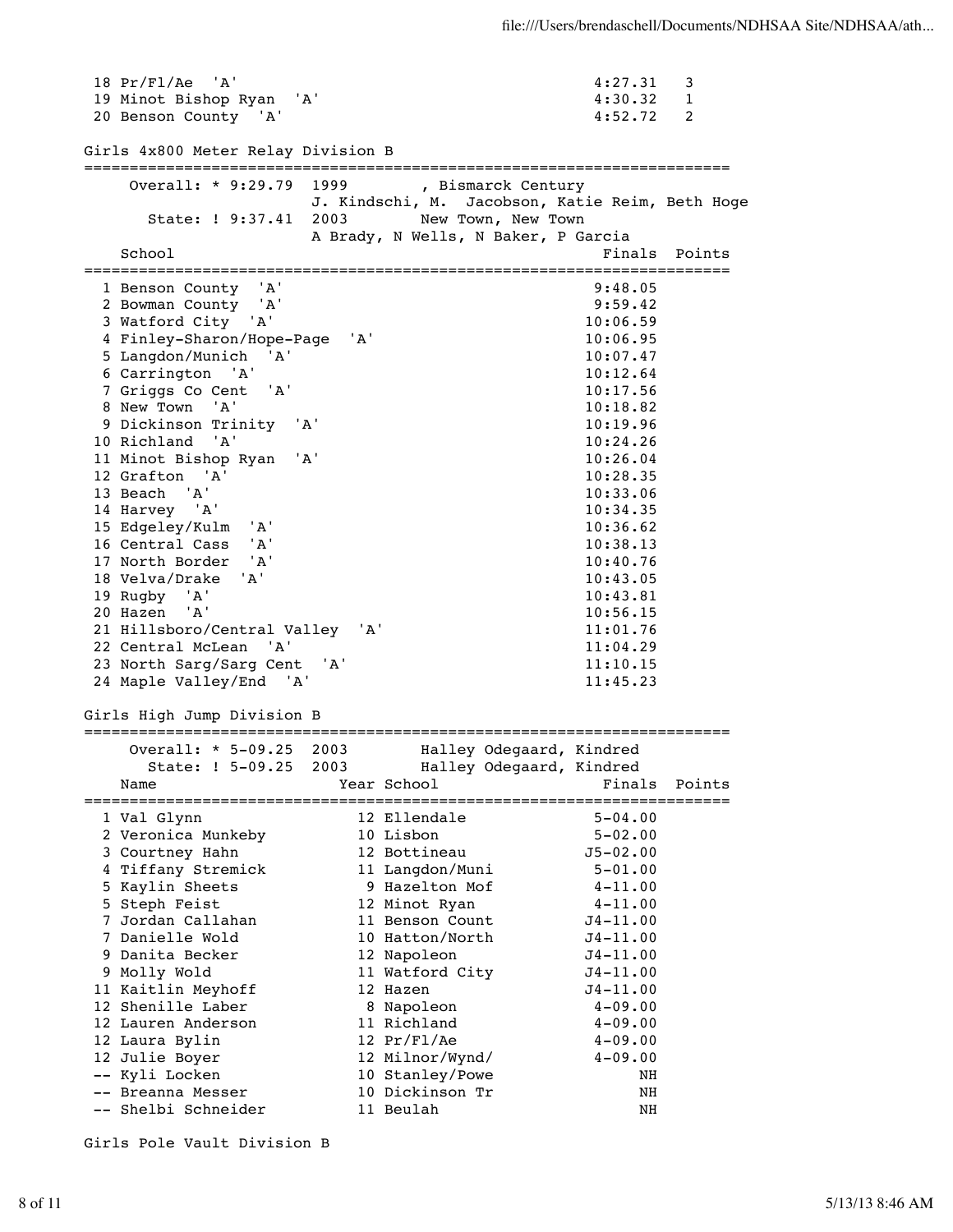======================================================================= Overall: \* 12-04 2006 Kelsey Aide, Bottineau State: ! 12-04 2006 Kelsey Aide, Bottineau Name Year School Finals Points ======================================================================= 1 Maribeth Geiszler 11 Bottineau 10-06.00 2 Jenny Dinius 12 Langdon/Muni J10-06.00 3 Abbey Aide 10 Bottineau 10-00.00 4 Maggie Olson 12 Fargo Oak Gr 9-00.00 5 Paige Thompson 12 Finley-Sharo J9-00.00 6 Jennifer Bachamp 11 Dickinson Tr J9-00.00 7 Julie Ault 9 Cavalier 8-06.00 8 Samantha Ziegler 10 Hazen 8-00.00 8 Kathryn Kram 11 Langdon/Muni 8-00.00 8 Sarah Passa 12 Drayton/St. 8-00.00 -- Kelsey Forward 12 Oakes NH -- Dani Bates 8 Watford City NH -- Tegan Miller 10 Bowman Count NH -- Andrea Dacar 9 Hazen NH -- Natasha Schanz 12 Langdon/Muni NH Girls Long Jump Division B ======================================================================= Overall: \* 19-05.50 2006 Whitney Carlson, Carrington State: ! 19-05.50 2006 Whitney Carlson, Carrington Name Year School Finals Points ======================================================================= 1 Kristen Killoran 11 Maple Valley 18-10.25 2 Sarah Fegley 12 Minot Ryan 17-08.75 3 Vanessa Friestad 11 Rugby 17-02.25 4 Sarah Holle 12 New Salem 17-01.25 5 Britney Bachmeier 12 Harvey 16-06.75 6 Allison Opp 9 Hazen 16-03.75 7 Jessie Schwanke 11 Benson Count 16-03.50 8 Steph Risser 11 Barnes Co No 16-00.75 9 Jordan Callahan 11 Benson Count 15-11.25 10 Brandi Lorz 11 North Border 15-11.00 11 Carissa Nelson 8 Griggs Co Ce 15-10.25 12 Brooke Maddocks 10 Northern Cas 15-07.50 13 Jodi Gallagher 12 Drayton/St. 15-07.00 14 Logan Dick 10 Langdon/Muni 15-05.00 15 Kierney Olson 10 Bottineau 15-04.00 16 Marie Franzen 10 Dickinson Tr 15-02.00 16 Britta Skjefte 7 Oakes 15-02.00 18 Kayla Dolyniuk 9 Beach 15-01.00 19 McKenna Tysdal 11 Finley-Sharo 14-10.00 20 Anna Knutson 10 Velva/Drake 14-08.50 20 Alicia Rogers 11 Lewis & Clar 14-08.50 22 Veronica Munkeby 10 Lisbon 14-02.00 23 Jamie Larson 10 Lewis & Clar 14-01.50 Girls Triple Jump Division B ======================================================================= Overall: \* 39-04.25 1998 Crystal Cummins, Fargo South State: ! 38-09.75 2007 Sarah Fegley, Bishop Ryan Name Tear School Tear School Finals Points ======================================================================= 1 Sarah Fegley 12 Minot Ryan 38-09.75! 2 Kristen Killoran 11 Maple Valley 37-07.00 3 Allison Opp 9 Hazen 37-01.50 4 Vanessa Friestad 11 Rugby 35-09.75 5 Jacey Vogel 12 Edgeley/Kulm 35-08.25 6 Sharisa Yri 9 Benson Count 35-06.75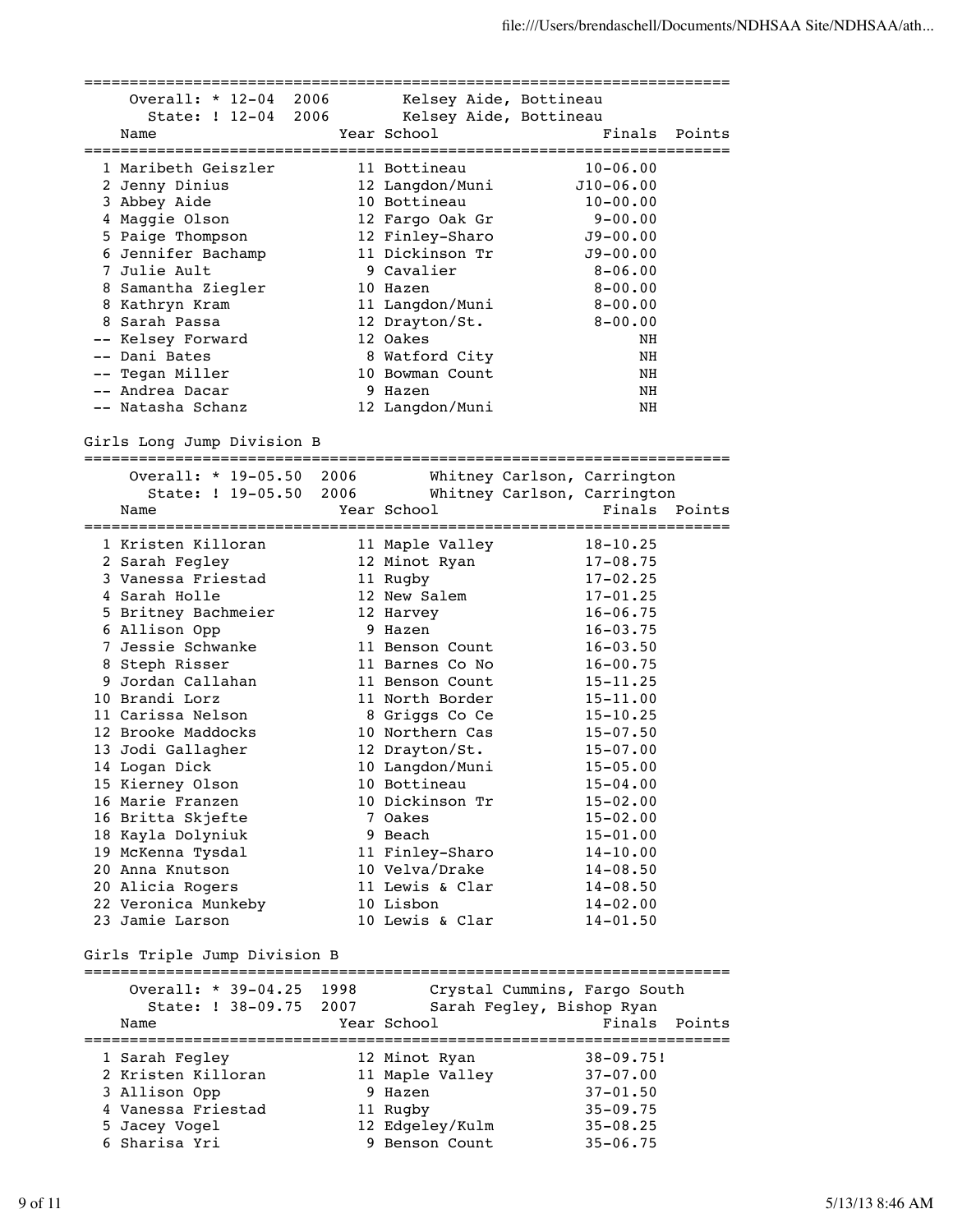| 7 Mariah Smith       | 9 Maple Valley           | $34 - 11.00$ |
|----------------------|--------------------------|--------------|
| 8 Hannah Honeyman    | 10 Mott-Regent           | $34 - 07.00$ |
| 9 Bridget Kilen      | 12 New Salem             | $34 - 03.25$ |
| 10 Sarah Holle       | 12 New Salem             | $33 - 10.50$ |
| 11 Allison Aaland    | 10 Hatton/North          | $33 - 10.00$ |
| 12 Carissa Nelson    | 8 Griggs Co Ce           | $33 - 08.50$ |
| 13 Kayla Scheid      | 12 Hazen                 | $33 - 08.00$ |
| 14 Marie Franzen     | 10 Dickinson Tr          | $33 - 06.75$ |
| 15 Val Glynn         | 12 Ellendale             | $33 - 06.00$ |
| 15 Katie Zent        | 11 Richardton-T          | $33 - 06.00$ |
| 17 Steph Risser      | 11 Barnes Co No          | $33 - 05.25$ |
| 18 Kaitlin Meyhoff   | 12 Hazen                 | $33 - 04.50$ |
| 19 Britney Bachmeier | 12 Harvey                | $33 - 04.25$ |
| 20 Jordan Callahan   | 11 Benson Count          | $33 - 02.50$ |
| 21 Tiffany McMillan  | $10 \ \mathrm{Pr/Fl/Ac}$ | $32 - 11.50$ |
| 22 Beth Jochim       | 9 Griggs Co Ce           | $32 - 09.75$ |
| 23 Ashley Sickler    | 9 Dickinson Tr           | $32 - 08.00$ |
| 24 KaDee Melby       | 12 Wells County          | $32 - 07.25$ |
| 25 Samantha Risan    | 9 Parshall               | $32 - 05.75$ |
| 26 Kierney Olson     | 10 Bottineau             | $32 - 03.50$ |
| 27 Holly Bloms       | 12 Lewis & Clar          | $32 - 02.00$ |
| 28 Veronica Munkeby  | 10 Lisbon                | $32 - 01.75$ |
| 29 Samantha Everson  | 9 Griggs Co Ce           | $32 - 01.50$ |
| 30 Kendra Kovash     | 9 Dickinson Tr           | $31 - 11.25$ |
| 31 Casey Geffre      | 9 Hankinson              | $31 - 02.25$ |

Girls Shot Put Division B

=======================================================================

| State: ! 48-02.50<br>1997<br>Jessica Sommerfeld, Lisbon                                                                               |        |  |  |  |  |  |
|---------------------------------------------------------------------------------------------------------------------------------------|--------|--|--|--|--|--|
|                                                                                                                                       |        |  |  |  |  |  |
| Finals<br>Year School<br>Name                                                                                                         | Points |  |  |  |  |  |
| $42 - 08.00$<br>1 Leah Wentz<br>11 Rugby                                                                                              |        |  |  |  |  |  |
| 2 Kayla Roemmich<br>11 Bottineau<br>$41 - 07.50$                                                                                      |        |  |  |  |  |  |
| 3 Katie Gruman<br>11 Griggs Co Ce<br>$40 - 05.00$                                                                                     |        |  |  |  |  |  |
| 12 Lisbon<br>4 Amy Rourke<br>$39 - 04.50$                                                                                             |        |  |  |  |  |  |
| 5 Holly Hassler<br>12 Minot Ryan<br>$37 - 06.00$                                                                                      |        |  |  |  |  |  |
| 6 Shayna Olson<br>11 Milnor/Wynd/<br>$37 - 01.00$                                                                                     |        |  |  |  |  |  |
| 7 Kali Hook<br>9 Griggs Co Ce<br>$36 - 10.00$                                                                                         |        |  |  |  |  |  |
| 12 Oakes<br>8 Kristen Warren<br>$35 - 08.50$                                                                                          |        |  |  |  |  |  |
| 12 Milnor/Wynd/<br>9 Theresa Foertsch<br>$34 - 11.00$                                                                                 |        |  |  |  |  |  |
| 11 Edgeley/Kulm<br>10 Angie Moch<br>$34 - 10.00$                                                                                      |        |  |  |  |  |  |
| 11 Rolette/Wolf<br>11 Alex Langan<br>$34 - 08.50$                                                                                     |        |  |  |  |  |  |
| 12 Rachel Anderson<br>11 Williams Cou<br>$34 - 08.00$                                                                                 |        |  |  |  |  |  |
| 11 Beulah<br>$34 - 03.50$<br>13 Tegan Peabody                                                                                         |        |  |  |  |  |  |
| 11 Sheridan Cou<br>$34 - 03.00$<br>14 Kellie Sieg                                                                                     |        |  |  |  |  |  |
| 15 Kim Kjos<br>12 Langdon/Muni<br>$34 - 01.00$                                                                                        |        |  |  |  |  |  |
| 16 Alysia Hagert<br>11 Larimore<br>$33 - 10.00$                                                                                       |        |  |  |  |  |  |
| 17 Tannis Zacher<br>11 Strasburg<br>$33 - 09.50$                                                                                      |        |  |  |  |  |  |
| 18 Kaylee Stein<br>10 Richardton-T<br>$33 - 00.00$                                                                                    |        |  |  |  |  |  |
| 19 Carmen Bartholomay<br>12 Maple Valley<br>$30 - 08.50$                                                                              |        |  |  |  |  |  |
| 20 Christine Miller<br>11 New Town<br>$30 - 06.00$                                                                                    |        |  |  |  |  |  |
| -- Jessica Schriener<br>11 North Sarg/S<br>ND                                                                                         |        |  |  |  |  |  |
| Girls Discus Throw Division B                                                                                                         |        |  |  |  |  |  |
| Overall: * 172-00 1999<br>Briona Reynolds, GF Red River                                                                               |        |  |  |  |  |  |
| 2006<br>Sara Neubauer, Bottineau<br>State: ! 148-08                                                                                   |        |  |  |  |  |  |
| Year School<br>Finals<br>Name                                                                                                         | Points |  |  |  |  |  |
| =====================<br>===============================<br>======================<br>1 Katie Gruman<br>11 Griggs Co Ce<br>$142 - 00$ |        |  |  |  |  |  |
| 2 Kayla Roemmich<br>11 Bottineau<br>$141 - 05$                                                                                        |        |  |  |  |  |  |
| 3 Casey Seltvedt<br>$135 - 04$<br>12 Harvey                                                                                           |        |  |  |  |  |  |